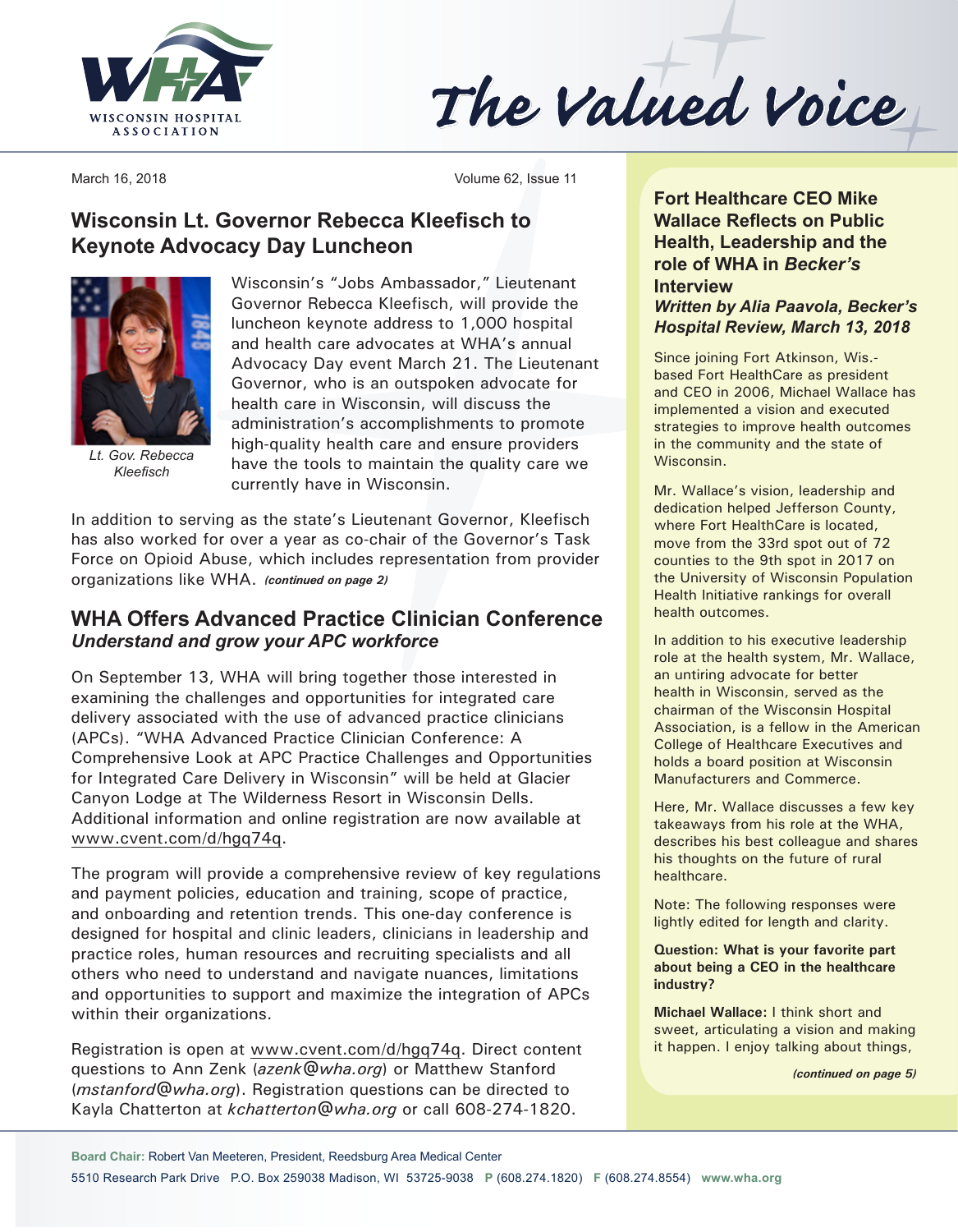## **Continued from page 1 . . . Wisconsin Lt. Governor Rebecca Kleefisch to Keynote Advocacy Day Luncheon**

Kleefisch has been recognized with a Courage in Leadership award by the Faith & Freedom Coalition and a Woman of Exceptional Courage award from the Clare Booth Luce Institute. In May 2014, the *Washington Post* cited her as one of 40 rising stars in American politics.

If you have not signed up for Advocacy Day yet, registration will remain open through Monday, March 19. Advocacy Day is a free member event, but advance registration is required. Register today at [www.whareg4.org/](http://www.whareg4.org/2018AdvocacyDay)2018AdvocacyDay.

## **WHA Member Forum Webinar Focuses on Act 140 Reforms to Mental Health Emergency Processes** *Sign up now for the March 23 webinar*

On December 7, Gov. Scott Walker signed into law Act 140 which enacts recommendations made by WHA's Behavioral Health Task Force to better define in statute hospitals' and physicians' roles in mental health emergencies. On March 23, from 12 noon – 12:45 p.m., WHA will offer a WHA member forum webinar focusing on the Act 140 changes entitled "New Wisconsin Emergency Detention Law: Regulatory Reforms Impacting EMTALA, Liability, and Disclosure."

This webinar is complimentary for WHA hospital and corporate members, but pre-registration is required. To register, visit: [www.whareg4.org/WIEmergencyDet.](http://www.whareg4.org/WIEmergencyDet) For content questions, contact Matthew Stanford at 608-274-1820 or *[mstanford@wha.org](mailto:mstanford@wha.org)*. For registration questions, contact Kayla Chatterton at *[kchatterton@wha.org](mailto:kchatterton@wha.org)* or 608-274-1820.

In addition, WHA has created a detailed summary of the new Act that is available in the WHA members only portal. The summaries are for WHA members only and will not be generally accessible on its website. Instead, they are posted to the WHA member portal, which can be found either at [http://](http://members.wha.org) [members.wha.org](http://members.wha.org) or by clicking on the "WHA Members Only" Icon on the [www.wha.org](http://www.wha.org) website. Once in the WHA member portal, the summaries can be found in the dropdown menu under the "Legal Resources" tab. The member portal is a secure location and requires a first-time user to obtain a username and password. If you do not have a member account, go to<http://members.wha.org> and click on "Register" to create an account. If you have questions about how to register, contact Tammy Hribar at *[thribar@wha.org](mailto:thribar@wha.org)* or 608-274-1820.

## **WHA-Backed Rural Training Grant Applications Now Available – Due April 20** *March 19 webinar—application review and prep for DHS Q & A session*

The Wisconsin Department of Health Services (DHS) announced March 16 the Request for Applications (RFA) for new advanced practice clinician training grants. The new grant program, spearheaded by WHA and part of the Rural Wisconsin Initiative, is modeled after the successful WHA-led matching-grant GME program, and supports the development of advanced practice clinician training at hospitals and clinics in rural areas.

The RFA is available at [www.dhs.wisconsin.gov/contracts/advanced-practice-clinician-training](http://www.dhs.wisconsin.gov/contracts/advanced-practice-clinician-training-grant-2018.htm)[grant-2018.htm](http://www.dhs.wisconsin.gov/contracts/advanced-practice-clinician-training-grant-2018.htm). The grants will encourage partnerships among small rural hospitals and clinics, education providers and health systems. Hospitals and clinics in communities with populations of less than 20,000 will receive priority for funding. The grants are capped at \$50,000 per applicant per year and require a 100 percent cash or in-kind match.

WHA will hold an informational webinar about these new grant opportunities March 19. DHS will host a question and answer conference call for interested parties March 23. Non-binding Notice of Intent to Apply is due March 30, and final applications are due April 20. *(continued on page 3)*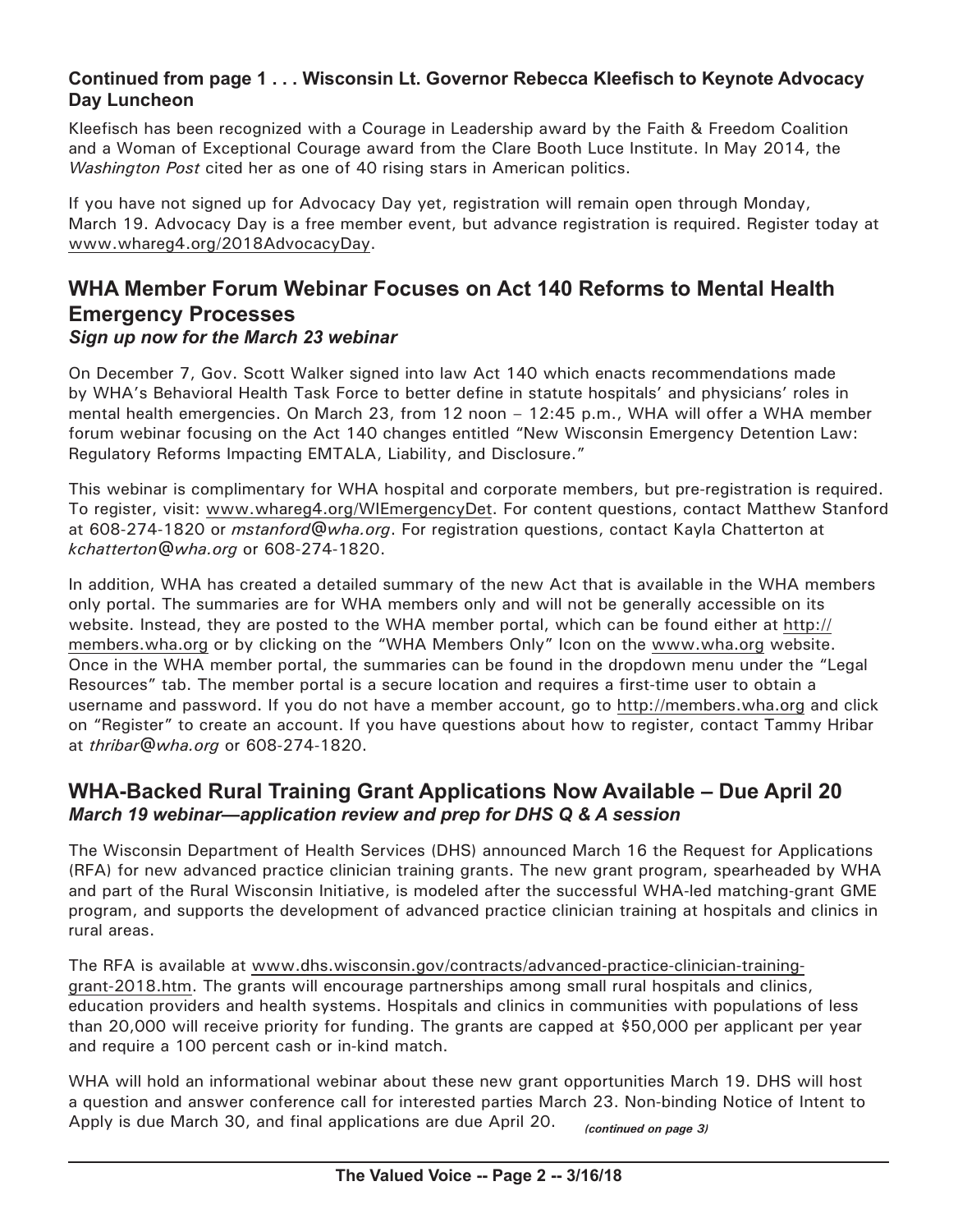## **Continued from page 2 . . . WHA-Backed Rural Training Grant Applications Now Available – Due April 20**

To register for WHA's March 19 webinar visit [www.whareg4.org/RWIGrantWebinar](http://www.whareg4.org/RWIGrantWebinar). For content questions, contact Ann Zenk at 608-274-1820 or *[azenk@wha.org](mailto:azenk@wha.org)*. For registration questions, contact Kayla Chatterton at *[kchatterton@wha.org](mailto:kchatterton@wha.org)* or 608-274-1820.

# **2018 County Health Rankings Data Valuable to CHNA Process**

Hospitals and health systems have looked forward to the release of the 2018 County Health Rankings because the data collected and shared in this annual report from the Robert Wood Johnson Foundation (RWJF) and the University of Wisconsin Population Health Institute is helpful in the community health needs assessment (CHNA) process. The Health Rankings make it clear that good health includes many factors beyond medical care, such as education, jobs, smoking, access to healthy foods, and more.

Wisconsin county-specific information is available here: [www.countyhealthrankings.org/explore-health](http://www.countyhealthrankings.org/explore-health-rankings/reports/state-reports/2018/wisconsin)[rankings/reports/state-reports/2018/wisconsin.](http://www.countyhealthrankings.org/explore-health-rankings/reports/state-reports/2018/wisconsin) You can compare counties based on key demographic, social and economic indicators here: [www.countyhealthrankings.org/explore-](http://www.countyhealthrankings.org/explore-health-rankings#county-select-38)health-rankings#countyselect-38.

This year's rankings show that health gaps persist not only by place, but also among racial and ethnic groups. These gaps are largely the result of differences in opportunities in the places we live.

The 2018 County Health Rankings Key Findings Report [\(www.countyhealthrankings.org/explore](http://www.countyhealthrankings.org/explore-health-rankings/rankings-reports/2018-county-health-rankings-key-findings-report)[health-rankings/rankings-](http://www.countyhealthrankings.org/explore-health-rankings/rankings-reports/2018-county-health-rankings-key-findings-report)reports/2018-county-health-rankings-key-findings-report) highlights social and economic factors that drive health. This year's data shows:

- After nearly a decade of improvement, there are early signs that **the percentage of babies born at low birthweight may be on the rise** (a two percent increase from 2014). In all 50 states, there is a higher percentage of Black low birthweight babies than for other racial groups.
- **• Some places and groups of people have fewer social and economic opportunities**, which also limits their ability to be healthy. More than 1 out of every 5 youth in the bottom performing counties do not graduate from high school in four years. For American Indian/Alaskan Native, Black, and Hispanic youth, it is 1 out of 4.
- **• Residential segregation provides a clear example of the link between race and place**. For instance, in smaller metro and large urban counties, Black residents face greater barriers to health and opportunity. Black residents have higher rates of child poverty, low birthweight, and infant mortality, and lower high school graduation rates than White residents.
- **• Child poverty rates remain at levels higher than those of the pre-recession era** despite declines in recent years. Patterns of recovery vary by both race and place. Child poverty rates have been slow to rebound in rural counties and in those with a greater share of people of color.
- **• Teen birth rates have been declining** across community types and racial groups for more than a decade. **Yet gaps by place and race persist**. For example, teens in rural counties have seen the least improvement and continue to have the highest birth rates, nearly twice the rate of teens in suburban counties. American Indian/Alaskan Native, Hispanic, and Black teens have birth rates twice as high as White or Asian teens.

Hospitals, health systems and local health departments can use the rankings to support their work and invite new partners to the table—leaders in education, business, and community development—to take action and put healthy choices within everyone's reach.

The County Health Rankings & Roadmaps program offers data, tools, and resources in the Roadmaps to Health Action Center [\(www.countyhealthrankings.org/take-action-improve-health/action-](http://www.countyhealthrankings.org/take-action-improve-health/action-center)center) so hospitals, community partners, and local health officials can accelerate their health improvement efforts.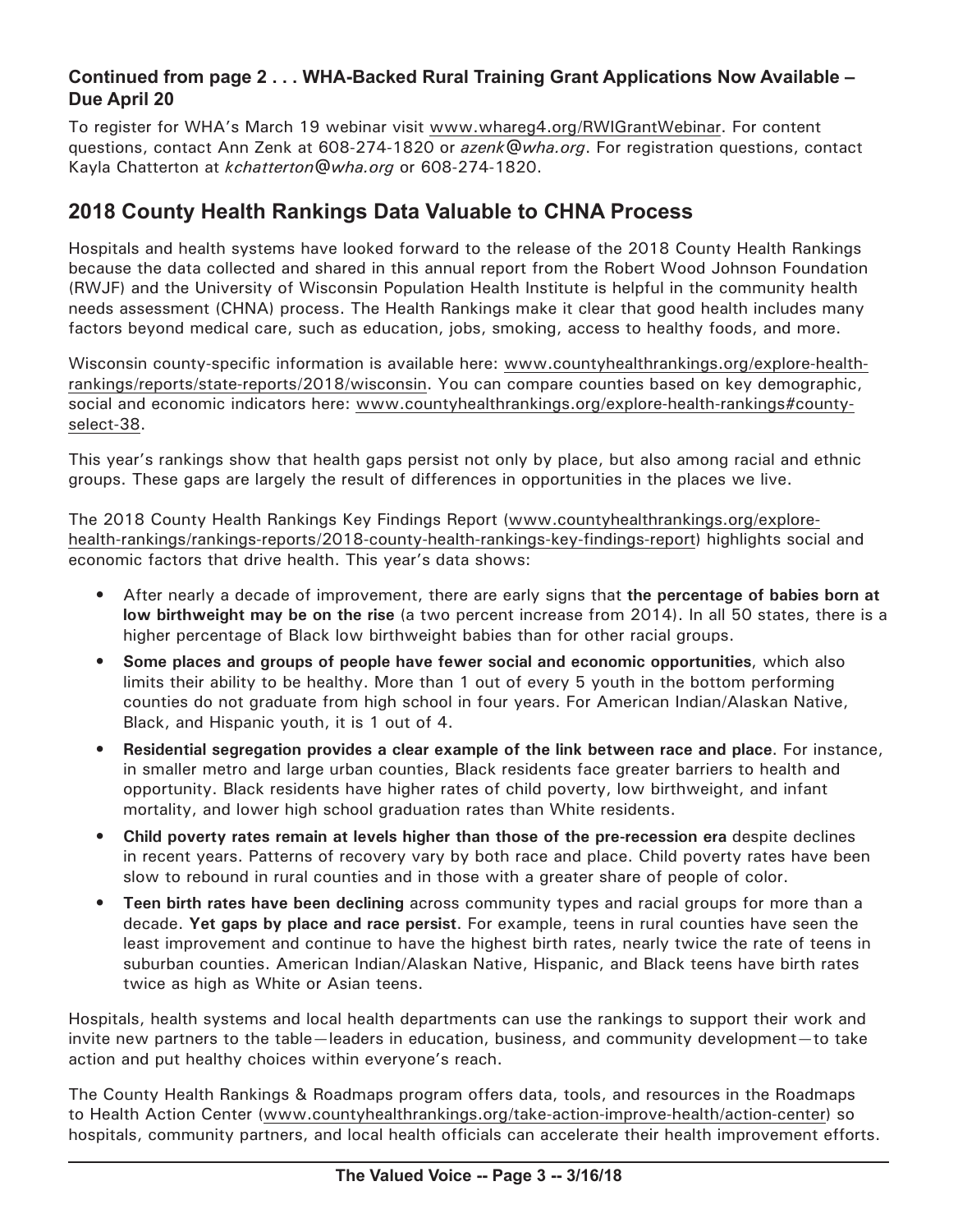# **WHA Foundation Announces Scholarships for Hospital Team Simulation Training**



High fidelity clinical simulation provides an environment for a health care team to experience infrequently encountered clinical scenarios, as well as practice and improve team communication. Across Wisconsin, high fidelity simulation labs are available to hospitals; however, cost, scheduling and other logistical issues can be a barrier to participation for some.

Since 2016, the WHA Foundation has provided scholarships to 40 Wisconsin hospitals, allowing them to participate in a variety of simulation training scenarios, including high-risk OB delivery, pediatric trauma, and severe sepsis/septic shock. The feedback from these simulation training experiences were overwhelmingly positive, leading the WHA Foundation to continue this program in 2018.

The WHA Foundation has granted funding to provide another 20 scholarships in 2018, for interdisciplinary teams to participate in clinical simulation training, choosing from stroke, OB or severe sepsis/septic shock scenarios.

Four simulation labs across the state have partnered with the WHA Foundation to offer hospital teams hands-on simulation experiences. This is an excellent opportunity for hospitals who might have limited access to high fidelity simulation.

For complete information on scholarship eligibility and criteria, visit the WHA Foundation webpage at: [www.wha.org/whaFoundation.aspx](http://www.wha.org/whaFoundation.aspx).

To apply for a scholarship, visit: [www.surveymonkey.com/](http://www.surveymonkey.com/r/18SimScholarship)r/18SimScholarship. The submission deadline is 5:00 pm CST on April 6, with notification by April 13. A maximum of 20 scholarships will be awarded, so hospitals are encouraged to apply as soon as possible. Direct any questions to Jennifer Frank at *[jfrank@wha.org](mailto:jfrank@wha.org)*.

## **WI Hospitals Collaborate to Improve Sepsis Care and Reduce Readmissions**

Eighty-six multidisciplinary care team members representing 17 Wisconsin hospitals met March 13, 2018 for a day of learning and action planning with the goal of reducing hospital readmissions for patients who have had sepsis.



*Action planning at Aurora Sinai, one of four Wisconsin hospitals that hosted improvement teams March 13*

Sepsis can occur when the body goes into "overdrive" in response to an infection, and can lead to tissue damage, organ failure, and even death if not detected and treated early. We know that these patients have a higher likelihood of being readmitted to the hospital within 30 days after discharge, so posthospital coordinated care is important to continue the healing process. *(continued on page 5)*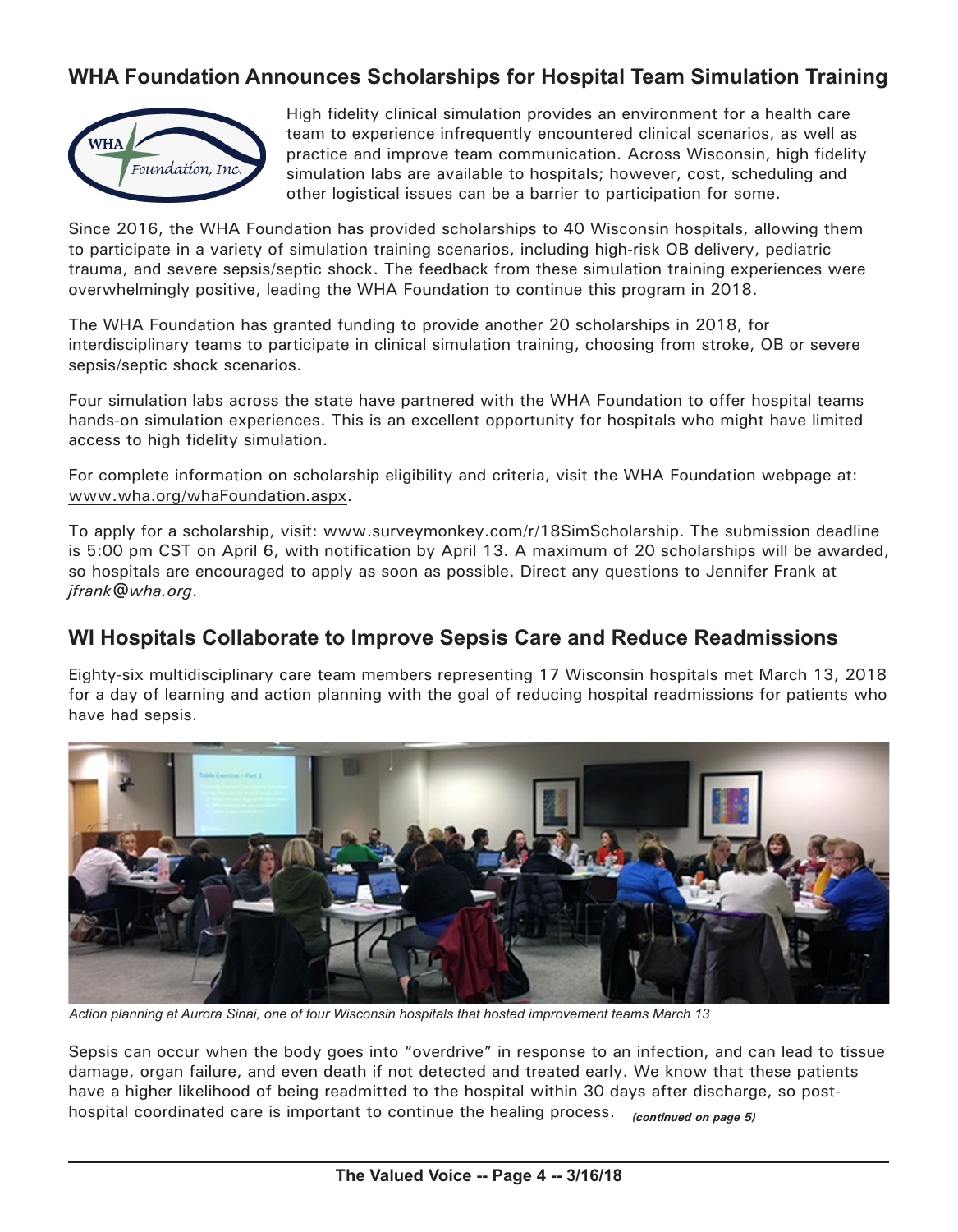#### **Continued from page 4 . . . WI Hospitals Collaborate to Improve Sepsis Care and Reduce Readmissions**

Teams of physicians, nurses, and discharge planners gathered for Sepsis Readmissions Satellite Sessions in host hospital locations throughout the state and were joined virtually by hospital teams in Michigan and Illinois to hear best-practice broadcasts by subject matter experts on both readmissions and sepsis topics. Later, participants could share their challenges and successes with each other and create action plans for next steps back in their hospitals.

"This kind of activity exemplifies the all-learn, all-share culture that Wisconsin hospitals have created," said WHA Chief Quality Officer Beth Dibbert. "This commitment of time and resources by our member hospitals directly impacts quality outcomes for patients. A big thank you to our host hospitals!"

#### **Continued from page 1 . . . Fort Healthcare CEO Mike Wallace Reflects on Public Health, Leadership and the role of WHA in** *Becker's* **Interview**

organizing people and seeing it come to fruition a few years later. Taking concepts and making them a reality is something I enjoy. An example of a vision that has come to fruition is changing our mission. About eight years ago we changed our mission and vision to improve the health and wellbeing of our community…and our vision was to become the healthiest community in Wisconsin. We organized ourselves in a way and held up our benchmark, and the work that we've done has moved us into the top 10 out of the 72 counties when we started out as 33rd. There's a lot that's gone into making it happen, but the main thing I enjoyed was keeping that vision and executing it.

#### **Q: What are a few key takeaways from your role at the Wisconsin Hospital Association?**

**MW:** I think an awful lot about the WHA, and a main takeaway is that advocacy works. Testimonials from the field drive the legislative process. Legislators want to hear how a policy will impact operations or how the lack of legislative action would affect players in the healthcare space. I am a firm believer in the process. We are the face of healthcare and if we are not out trying to improve or represent our constituents we will not be represented.

Another thing is the culture of 'competitors coming together for the greater good'—players from Milwaukee, Madison and other metropolitan areas are considered competition, but the entire group comes together and spins their hats around to collaborate. A good takeaway from this is just knowing to set aside individual silos and organizational strategies to find the areas of agreement.

#### **Q: If you could change one thing about healthcare overnight, what would it be?**

**MW:** I would increase patient engagement, prevention and self care. People can no longer be passive in healthcare. While [providers] can offer counseling, interventions and other services—the single greatest determinant of a patient's health is the decision or decisions he or she makes outside of the hospital or doctor's office.

I think this lack of patient engagement is a challenge in healthcare. We have insulated the patient or consumer too much from the true cost of care and accountability for their overall health outcomes. We can put together outstanding care plans detailing what people should do, and then they leave the ER, or office and the noncompliance of the patient causes the patient to boomerang…they crash, they come back…we rescue and save them again. We are very good at that. But we should be better at the public health approach. So much of what we treat is lifestyle driven illness; we know it's treatable, manageable and, in many cases, curable but patients need to be engaged. They can't just wait for the magic pill or intervention. I wish I could change the level of engagement overnight.

#### **Q: Describe one of your best colleagues. What is it that this person brings that is indispensable to your organization?** *(continued on page 6)*